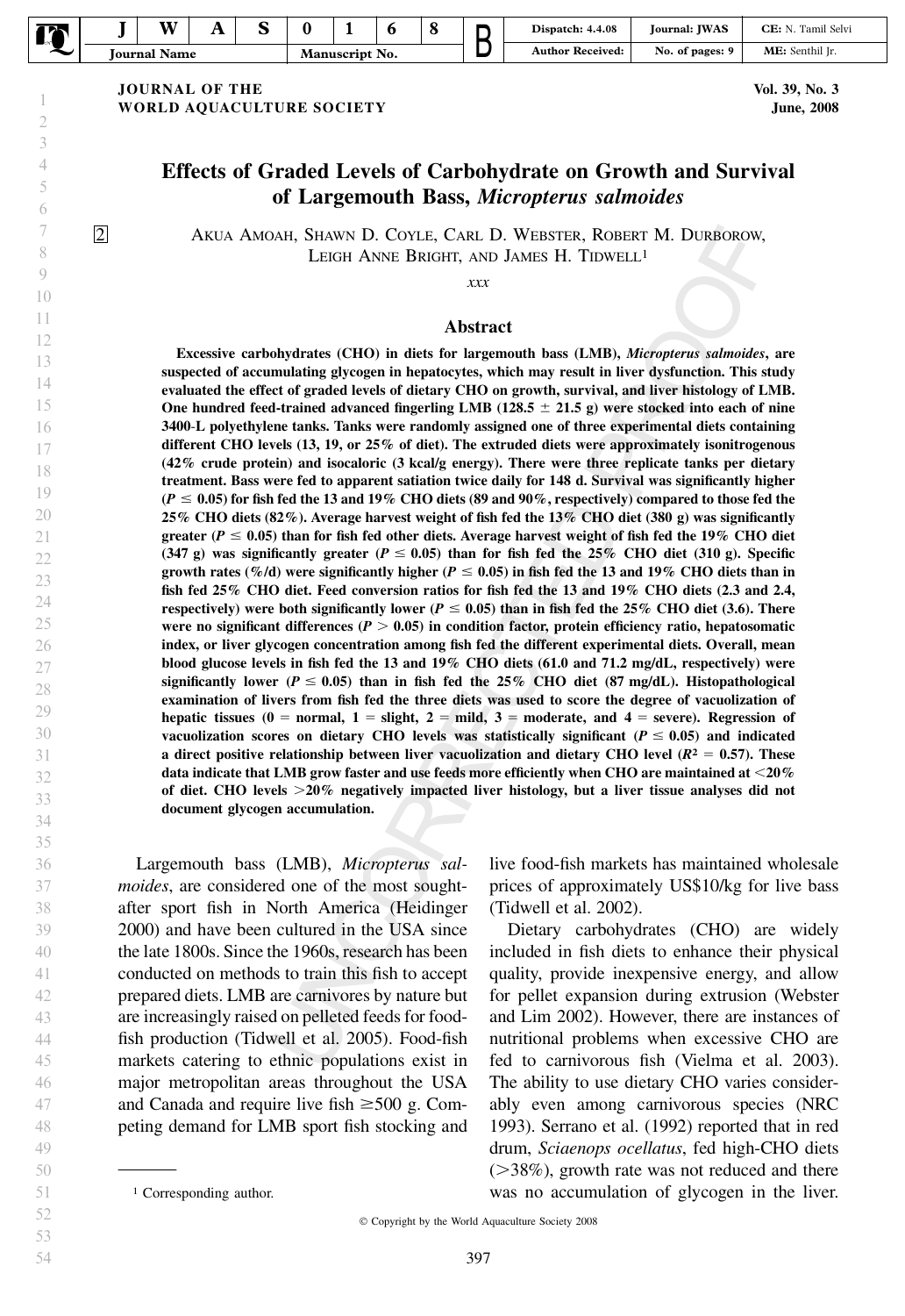2 3

4 3 However, negative impacts of high dietary CHO levels have been reported in many carnivorous species such as yellowtail, Seriola quinqueradradiata (Shimeno et al. 1979), and rainbow trout, Onchorhynchus mykiss (Hilton and Atkinson 1982). Other studies have found that CHO readily induced liver glycogen deposition in striped bass, Morone saxatilis (Millikin 1983; Berger and Halver 1987), even though striped bass appeared to use dietary CHO more efficiently than other carnivorous fish (Berger and Halver 1987). Optimal levels of dietary CHO for carnivorous fish have been reported to range from 7 to 20% (Furuichi and Yone 1982; Shimeno and Mommsen 1991; Hemre et al. 2002).

Hepatic lesions have long been reported in LMB fed commercial dry diets (Ashley 1974). Goodwin et al. (2000) reported a case study of LMB mortality during live shipment. Histological examinations indicated glycogen accumulation and massive necrosis of the liver. A subsequent aquarium trial compared LMB fed an extruded trout diet (35% CHO), a steelhead trout diet (27% CHO), and a custom diet (21% CHO). Weight gain was lowest in fish fed the extruded trout diet (35% CHO), and liver glycogen was significantly higher in fish fed diets with  $>21\%$ CHO. However, these were closed-formulation commercial diets that varied in several other important factors in addition to CHO content. 19 20 21 22 23 24 25 26 27 28 29 30 31 32 33

These studies appear to indicate that LMB may not metabolize CHO well, presumably because of their piscivorous nature. Excess CHO may be stored as glycogen in the liver, causing loss of liver function and reducing their ability to handle stress. Because this problem appears to be primarily manifested in market-size fish, it is important that experiments be conducted with larger fish than practical in aquaria-scale trials. The objective of this study was to evaluate growth, survival, body composition, and liver histology of relatively large LMB when fed graded levels of dietary CHO in otherwise similar formulations. 34 35 36 37 38 39 40 41 42 43 44 45 46

### Materials and Methods

## Test System

One hundred feed-trained advanced fingerling LMB (128.5  $\pm$  21.5 g) were stocked into each of nine 3400-L polyethylene round tanks (Polytank, Inc., Litchfield, MN, USA). Tanks were enclosed in a greenhouse covered with shade cloth to reduce ambient light levels by 60% (Tidwell et al. 2003). Tanks were randomly assigned one of three experimental diets containing CHO levels of 25, 19, and 13% of the diet with three replicate tanks per treatment. The 25% CHO diet was most similar to the analyzed composition of a steelhead trout commercial diet (Silver Cup, Murray, UT, USA) that is most widely used as a feed for LMB in commercial production in the region. All diets contained 30% fish meal and maintained similar protein to energy ratios by varying levels of soybean meal and/or added oil. Because soybean meal contains over 30% CHO, to attain very low CHO levels, it had to be reduced and could not be held fixed in all diets. Protein levels were maintained by adding poultry by-product meal. A study by Tidwell et al. (2005) demonstrated that soybean meal and poultry by-product meal are both well used by LMB. Diets were extruded into floating pellets by Integral Fish Foods Inc. (Grand Junction, CO, USA). Full flotation was not achieved inthe 13% CHO diet, which was considered a slow sink. Samples of the diets were submitted to a commercial laboratory (Eurofins Scientific, Des Moines, IO, USA) for proximate analysis. During the first week, all fish were fed the diet containing 25% CHO as a conditioning diet and then switched to their assigned diets according to treatment. Fish were fed to apparent satiation twice daily.

## Water *Quality*

Temperature and dissolved oxygen were monitored daily using a YSI 550 DO meter (YSI Company, Yellow Springs, CO, USA). Water quality analyses were conducted three times a week for concentrations of total ammonia– nitrogen and nitrite–nitrogen using a DR/2500 spectrophotometer (HACH Company, Loveland, CO, USA) and pH measured with a YSI 60 electronic pH meter (YSI Company). Alkalinity and hardness were determined once a month by digital titration (HACH Company), and tanks were siphoned three times a week to remove accumulated solids. Unionized ammonia was calculated based on total ammonia–nitrogen, water temperature, and pH according to Boyd (1979).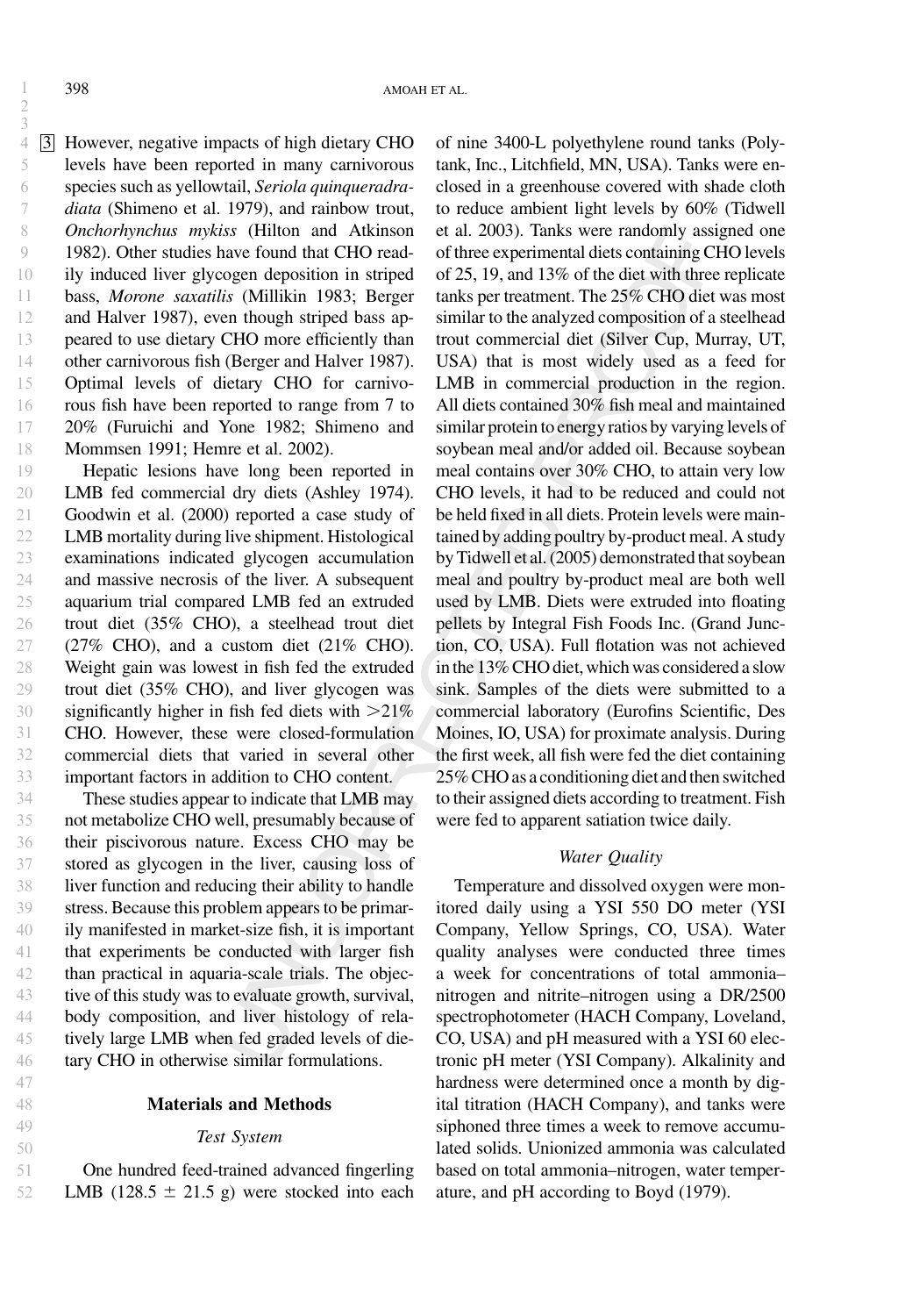### Samples

Every 4 wk, a minimum of 18 fish were sampled from each tank to determine average body weight. Fish in the sample were bulk weighed, counted, and returned to the tank. Two sampled fish per tank were also tested for blood glucose by anesthetizing the fish with Tranquil MS 222™ (Syndel International, Inc., Vancouver, Canada). The caudal fin was cut and blood was tested for glucose levels using a Solartek™ blood glucose meter and Solartek test strips (Kroger Co., Bedford, MA, USA). Blood glucose sampling was conducted approximately 6 h after the morning feeding.

#### Harvest

After 148 d, all fish were harvested, bulk weighed, and counted. Individual weights (g) and total length (cm) of all fish from each tank were taken. Fifteen fish per tank were sent for disease evaluation and to ensure that any changes were because of dietary treatments and not disease-causing organisms. Samples from livers were plated for bacterial growth, and an API 20 NE diagnostic test (identification for nonfastidious, nonenteric gram-negative rods) (Biomerieux, Durham, NC, USA) was run on isolated colonies of cultured bacteria. Livers of these fish were visually examined and observations were recorded. Fifteen additional fish from each tank were anesthetized and processed for dress-out analysis. An additional three fish per tank were randomly selected for chemical analysis (proximate) of white muscle, gut, and liver. Samples of the three fish were combined and homogenized before being submitted for chemical analysis. The gut sample included both the intestines and the surrounding fat. This species does not have a distinct visceral fat pad (fat is interspersed among the pyloric caecae). This allowed the best measurement of visceral fat deposition. Sections of livers (from same three fish per tank) were also preserved in formalin for subsequent histological analysis.

#### Histopathology

Slides were prepared by embedding liver tissue in paraffin (Leica Instruments; GmbH, Heidelberg, West Germany) and sectioning under a microtome (Microm D-6900; GmbH); tissues were then stained with a fixed counterstain (Fisher Scientific, Fairlawn, NJ, USA) method using hematoxylin and eosin yellow 0.25% w/v. Prepared liver slides were examined under microscope by a certified fish pathologist, and the degree of vacuolization in examined liver slides was given a numerical score ( $0 =$  normal,  $1 =$ slight,  $2 = mid$ ,  $3 = moderate$ , or  $4 = severe$ . Glycogen analysis of liver tissues was carried out at the University of Arkansas at Pine Bluff using the method of Hassid and Abraham (1957).

## Statistical Analysis

Effects of dietary CHO level on growth, survival, and body composition were compared by ANOVA using Statistix 8.0 (Analytical Software, Tallahassee, FL, USA). If ANOVA indi- 4 cated significant differences among treatments, means were separated using the LSD test ( $P \leq$ 0.05) (Steel and Torrie 1980). Feed conversion ratio (FCR) was calculated as total diet fed (g)/total weight gain (g) of the fish. Hepatosomatic index (HSI) was calculated as the weight of the liver (g)/weight of the fish (g). Condition factor was calculated as  $K =$  [individual harvest weight (g)/average length<sup>3</sup> (cm)]  $\times$  100. Specific growth rate (SGR, % body weight/d) was calculated from SGR =  $[(\ln W_f - \ln W_i)]$  $t \to 100$ , where  $W_f = \text{final weight (g)}$ ,  $W_i =$ initial weight (g), and  $t =$  time in days. Protein efficiency ratio (PER) was calculated as  $PER =$ weight gain (g)/amount of protein fed (g). Regression analysis was used to test for a significant relationship between vacuolization score of hepatic tissue and dietary CHO levels (Snedecor and Cochran 1980).

#### Results

During the 21-wk study period, overall water quality values averaged  $(\pm SD)$ : dissolved oxygen,  $6.0 \pm 0.4$  mg/L; temperature, 22.2  $\pm$  0.4 C; pH,  $7.2 \pm 0.3$ ; unionized ammonia–nitrogen, 0.014  $\pm$  0.007 mg/L; total ammonia–nitrogen, 0.94  $\pm$ 0.13 mg/L; nitrite–nitrogen,  $0.74 \pm 0.28$  mg/L; alkalinity,  $93.6 \pm 14$  mg/L; and total hardness,  $156 \pm 14.4$  mg/L. Water quality parameters were within ranges suitable for health and growth of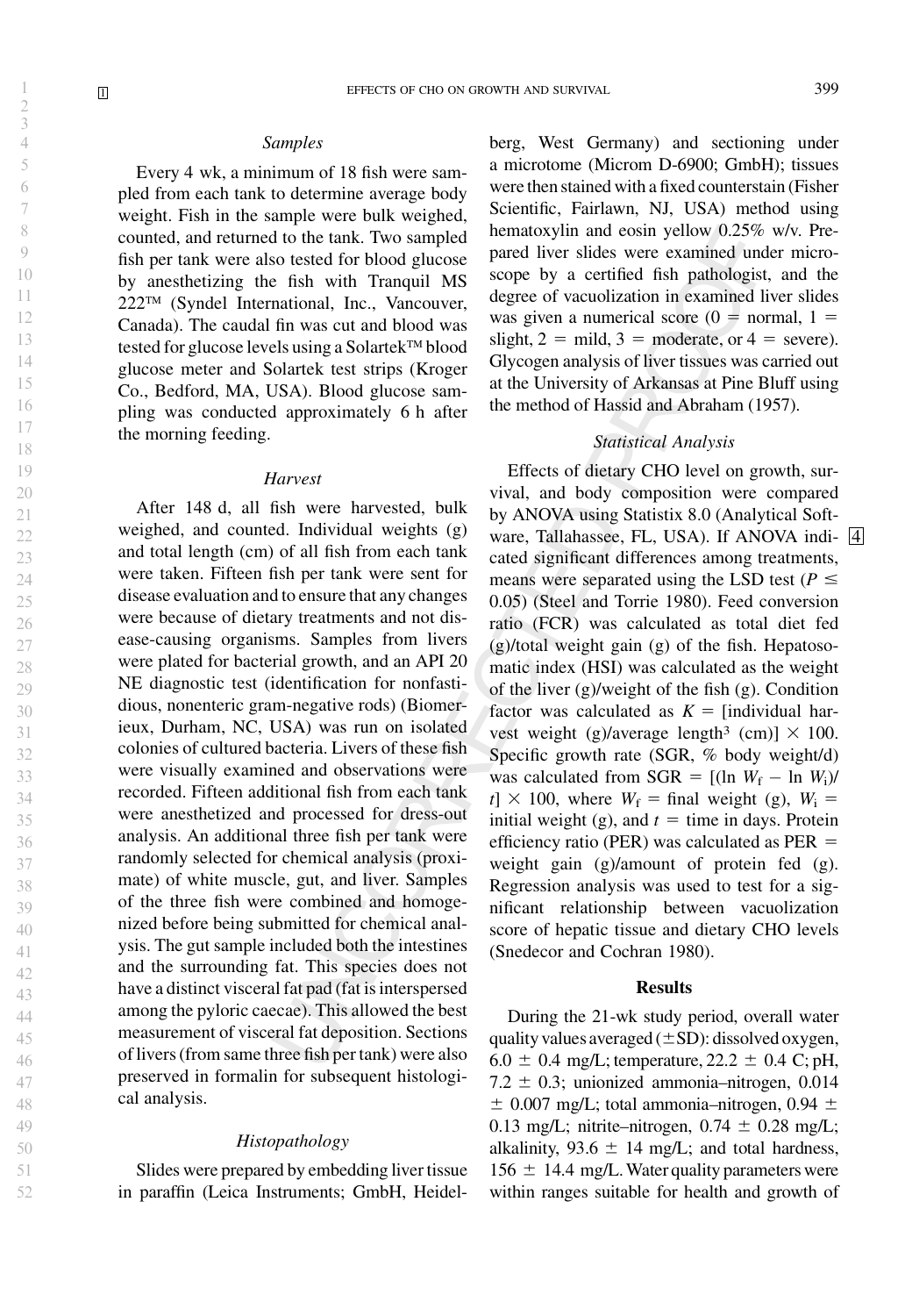LMB (Tidwell et al. 2003). At harvest, survival (Table 2) was not significantly different ( $P >$ 0.05) in fish fed the 13 and 19% CHO diets (90 and 89%, respectively) but both were significantly greater ( $P \leq 0.05$ ) than survival of fish fed the 25% CHO diet (82%). Average harvest weight (Table 2) was significantly greater ( $P \le 0.05$ ) in fish fed the 13% CHO diet (380 g) than in fish fed the 19% CHO diet (347 g), which was significantly larger ( $P \le 0.05$ ) than those fed the 25% CHO diets (310 g). SGRs  $(\frac{\%}{d})$  were not significantly different ( $P > 0.05$ ) in fish fed the 13 and 19% CHO diets but both were significantly greater  $(P \le 0.05)$  than in fish fed the 25% CHO diet. FCRs were also not significantly different ( $P >$ 0.05) in fish fed the 13 (2.3) and 19% CHO (2.4) diets but were both significantly lower ( $P \le 0.05$ ) than in fish fed the 25% CHO diet (3.6). Production (g/L) (which combines weight gain and survival) was not significantly different ( $P > 0.05$ ) in LMB fed the 13 (11.1 g/L) and 19% CHO (10.3 g/L) diets; however, both were significantly  $(P \le 0.05)$  greater than fish fed the 25% CHO diet  $(8.4 \text{ g/L}).$ 

Average individual gain was significantly different ( $P \le 0.05$ ) among fish fed all three diets, with fish fed 13% CHO (296 g) significantly greater ( $P \le 0.05$ ) than fish fed 19% CHO (270 g), which gained more than those fed 25% CHO (241 g). Total feed fed (kg) was significantly higher ( $P \le 0.05$ ) in fish fed the 13% CHO diet (0.43 kg) than in bass fed the 19 (0.38 kg) and 25% (0.37 kg) CHO diets, respectively, which were not significantly different ( $P > 0.05$ ) from each other. There were no statistically significant differences ( $P > 0.05$ ) among fish fed the three diets in terms of condition factor (K) (9.5  $\pm$  1.3), PER (1.5  $\pm$  0.3), or HSI (1.7  $\pm$  0.4). Overall, blood glucose levels were not significantly different ( $P > 0.05$ ) in fish fed the 13 and 19% CHO diets (61 and 71 mg/dL, respectively), with both significantly lower ( $P \le 0.05$ ) than in fish fed the 25% CHO diet (87 mg/dL) (Table 2).

TABLE 1. The percentage composition of three diets formulated to be isonitrogenous (42% protein) and isocaloric (10% lipid) with varying levels of carbohydrate (25, 19, and 13%) and analyzed composition of the diets. 29  $\boxed{9}$ 

|                              | Dietary carbohydrate levels |                                         |                |  |  |  |
|------------------------------|-----------------------------|-----------------------------------------|----------------|--|--|--|
| Ingredient                   | 25%                         | 19%                                     | 13%            |  |  |  |
| Fish meal                    | 30.0                        | 30.0                                    | 30.0           |  |  |  |
| Soybean meal                 | 33.5                        | 15.5                                    | 0.00           |  |  |  |
| Poultry meal                 | 0.00                        | 15.3                                    | 28.0           |  |  |  |
| Rice mids                    | 7.80                        | 31.9                                    | 30.0           |  |  |  |
| Wheat                        | 19.50                       | 0.00                                    | 1.00           |  |  |  |
| Fish oil                     | 4.80                        | 2.90                                    | 6.60           |  |  |  |
| Choline                      | 0.50                        | 0.50                                    | 0.50           |  |  |  |
| Mineral mix                  | 0.30                        | 0.30                                    | 0.30           |  |  |  |
| Vitamin C                    | 0.20                        | 0.20                                    | 0.20           |  |  |  |
| Vitamin mix                  | 0.40                        | 0.40                                    | 0.40           |  |  |  |
| Dicalcium phosphate          | 1.00                        | 1.00                                    | 1.00           |  |  |  |
| Binder (CMC)                 | 2.00                        | 2.00                                    | 2.00           |  |  |  |
|                              |                             | Analyzed composition (dry matter basis) |                |  |  |  |
| Protein                      | $42.3 \pm 0.7$              | $41.9 \pm 0.6$                          | $42.2 \pm 0.1$ |  |  |  |
| Fat                          | $10.9 \pm 0.4$              | $12.6 \pm 0.3$                          | $14.8 \pm 0.2$ |  |  |  |
| Fiber                        | $1.5 \pm 0.3$               | $5.1 \pm 0.4$                           | $6.7 \pm 0.2$  |  |  |  |
| Ash                          | $13.2 \pm 0.1$              | $14.8 \pm 0.2$                          | $15.9 \pm 0.0$ |  |  |  |
| Moisture                     | $6.9 \pm 0.4$               | $6.9 \pm 0.9$                           | $7.6 \pm 0.2$  |  |  |  |
| <b>NFE</b>                   | $25.2 \pm 0.1$              | $18.7 \pm 0.2$                          | $12.9 \pm 0.1$ |  |  |  |
| Energy <sup>1</sup> (kcal/g) | 3.07                        | 3.01                                    | 2.99           |  |  |  |
| $P/E$ (mg/kcal)              | 89.0                        | 92.3                                    | 86.8           |  |  |  |

 $NFE$  = nitrogen-free extract;  $P/E$  = protein to energy ratio in mg protein/kcal.

<sup>1</sup> Gross energy values of 4.0, 4.0, and 9.0 kcal/g for carbohydrate, protein, and lipid, respectively (Garling and Wilson 1977; Nematipour and Gatlin 1993; Webster et al. 1995). 51 52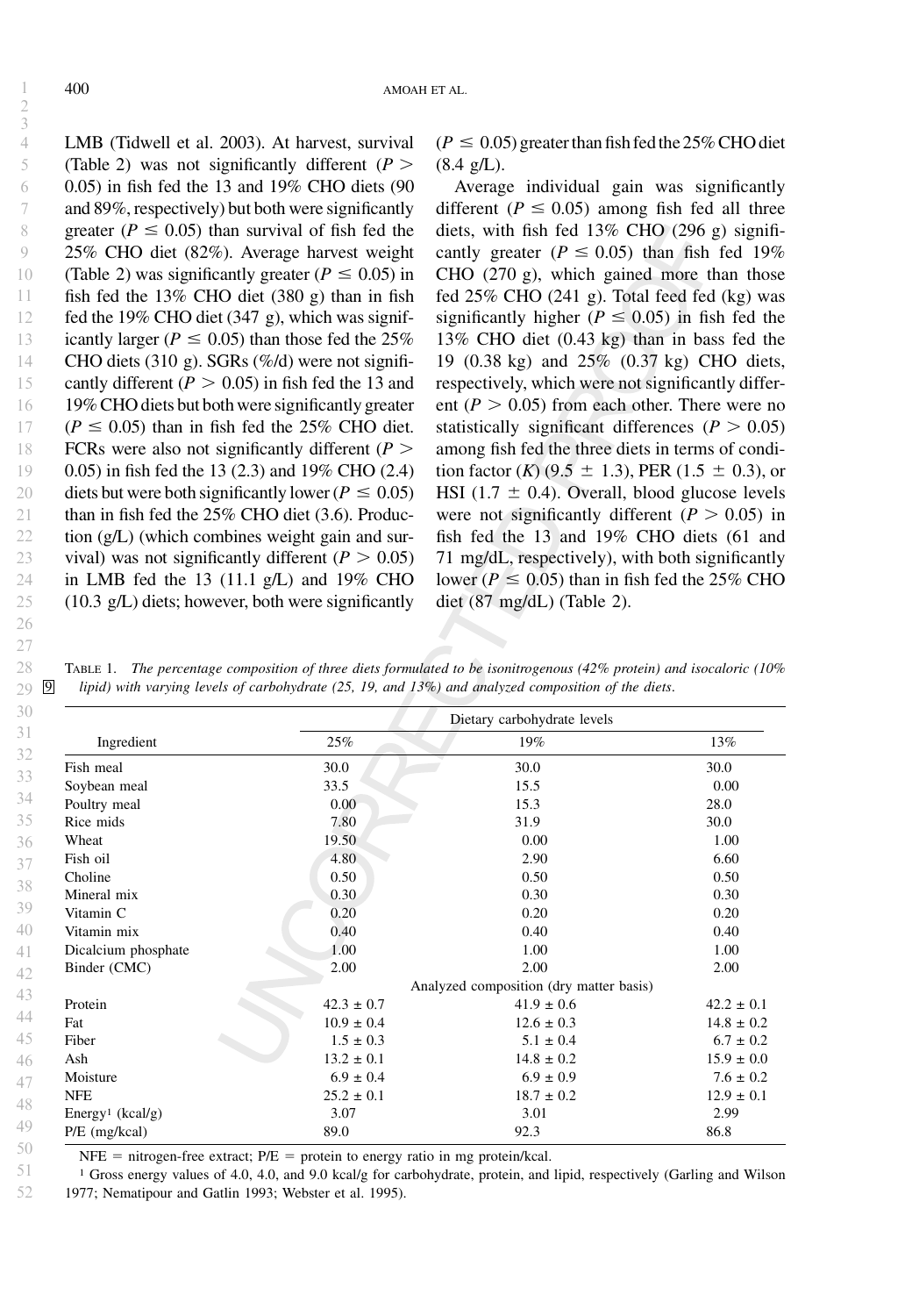TABLE 2. Mean  $(\pm SD)$  of survival, final individual weight, feed conversion ratio (FCR), hepatosomatic index (HSI), blood glucose readings, liver glycogen, specific growth rate (SGR) (%), production, condition factor (K), individual gain, total feed intake, and protein efficiency ratio (PER) of juvenile largemouth bass fed three extruded diets formulated to contain three levels of carbohydrate (25, 19, and 13%). Values are means of three replications per diet.<sup>1</sup>

|                             | Dietary carbohydrate level |                   |                   |  |  |
|-----------------------------|----------------------------|-------------------|-------------------|--|--|
| Variable                    | 25%                        | 19%               | 13%               |  |  |
| Survival $(\% )$            | $82.0 \pm 4.6$ h           | $90.0 \pm 2.0a$   | $89.0 \pm 2.6a$   |  |  |
| Final individual weight (g) | $310.1 \pm 25.3c$          | $347.1 \pm 7.1b$  | $380.1 \pm 8.6a$  |  |  |
| Individual gain $(g)$       | $241.4 \pm 19.7c$          | $270.2 \pm 5.5$ h | $295.9 \pm 6.7a$  |  |  |
| SGR $(\% / d)$              | $0.59 \pm 0.05$ h          | $0.67 \pm 0.014a$ | $0.74 \pm 0.015a$ |  |  |
| <b>FCR</b>                  | $3.6 \pm 0.6a$             | $2.4 \pm 0.2$     | $2.3 \pm 0.3$     |  |  |
| Total diet intake (kg)      | $0.37 \pm 0.02$ h          | $0.38 \pm 0.02$   | $0.43 \pm 0.02a$  |  |  |
| Production $(g/L)$          | $8.4 \pm 1.0$ b            | $10.3 \pm 0.2a$   | $11.1 \pm 0.6a$   |  |  |
| Fillet $(\% )$              | $41.9 \pm 4.9a$            | $37.3 \pm 2.9a$   | $42.3 \pm 6.2a$   |  |  |
| Whole dress $(\% )$         | $67.5 \pm 6.9a$            | $59.0 \pm 5.3a$   | $67.5 \pm 10.2a$  |  |  |
| <b>HSI</b>                  | $2.1 \pm 0.4a$             | $1.5 \pm 0.5a$    | $1.2 \pm 0.1a$    |  |  |
| Blood glucose (mg/dL)       | $86.9 \pm 12.9a$           | $71.2 \pm 9.3b$   | $61.0 \pm 6.0$    |  |  |
| $K$ factor                  | $9.2 \pm 1.6a$             | $10.4 \pm 2.0a$   | $10.1 \pm 0.5a$   |  |  |
| <b>PER</b>                  | $1.6 \pm 0.4a$             | $1.5 \pm 0.2a$    | $1.2 \pm 0.1a$    |  |  |

<sup>1</sup> Significant differences ( $P \le 0.05$ ) are indicated by different letters within rows.

There were no significant differences ( $P$  > 0.05) in proximate composition of liver tissue or white muscle tissue among fish fed the different diets (Table 3). Proximate analysis of gut tissue indicated that fish fed the 25% CHO diet had significantly lower lipid levels ( $P \le 0.05$ ) and higher nitrogen-free extract levels (23.7 and 5.7, respectively) than in fish fed other diets

TABLE 3. Mean  $\pm$  SE chemical composition of gut, liver, and white muscle from juvenile largemouth bass fed three diets 10 with different levels of carbohydrate (25, 19, and 13%).

|                     | Dietary carbohydrate level |                  |                  |  |  |
|---------------------|----------------------------|------------------|------------------|--|--|
| Analysis            | 25%                        | 19%              | 13%              |  |  |
| Gut tissue          |                            |                  |                  |  |  |
| Protein             | $9.7 \pm 1.2a$             | $8.8 \pm 0.2a$   | $8.5 \pm 1.2a$   |  |  |
| Fat                 | $23.7 \pm 5.4b$            | $31.8 \pm 2.0a$  | $33.9 \pm 2.9a$  |  |  |
| Fiber               | $0.2 \pm 0.2a$             | $0.1 \pm 0.1a$   | $0.2 \pm 0.1a$   |  |  |
| Ash                 | $0.8 \pm 0.0a$             | $0.7 \pm 0.1a$   | $0.8 \pm 0.0a$   |  |  |
| Moisture            | $59.9 \pm 3.6a$            | $58.2 \pm 3.6a$  | $65.2 \pm 5.5a$  |  |  |
| <b>NFE</b>          | $5.7 \pm 1.9a$             | $1.4 \pm 1.7$    | $1.2 \pm 1.3b$   |  |  |
| Liver tissue        |                            |                  |                  |  |  |
| Protein             | $12.9 \pm 1.7a$            | $11.2 \pm 2.7a$  | $13.7 + 0.2a$    |  |  |
| Fat                 | $5.1 \pm 1.8a$             | $6.9 \pm 4.4a$   | $3.7 \pm 1.0a$   |  |  |
| Fiber               | $0.4 \pm 0.1a$             | $0.6 \pm 0.3a$   | $0.3 \pm 0.1a$   |  |  |
| Ash                 | $1.0 \pm 0.0a$             | $1.0 \pm 0.1a$   | $1.1 \pm 0.1a$   |  |  |
| Moisture            | $74.8 \pm 2.0a$            | $72.5 \pm 3.8a$  | $74.3 \pm 1.8a$  |  |  |
| <b>NFE</b>          | $5.7 \pm 5.1a$             | $7.8 \pm 4.3a$   | $6.9 \pm 0.7a$   |  |  |
| Glycogen $(\%)$     | $32.2 \pm 3.7a$            | $30.3 \pm 2.5a$  | $27.3 \pm 2.2a$  |  |  |
| White muscle tissue |                            |                  |                  |  |  |
| Protein             | $20.1 \pm 0.8a$            | $19.9 \pm 0.4a$  | $17.2 \pm 3.4a$  |  |  |
| Fat                 | $5.0 \pm 0.8a$             | $6.1 \pm 2.6a$   | $7.0 \pm 2.5a$   |  |  |
| Fiber               | $0.1 \pm 0.1a$             | $0.3 \pm 0.1a$   | $0.1 \pm 0.1a$   |  |  |
| Ash                 | $1.09 \pm 0.05a$           | $1.13 \pm 0.08a$ | $1.07 \pm 0.03a$ |  |  |
| Moisture            | $74.8 \pm 1.2a$            | $73.8 \pm 2.5a$  | $71.8 \pm 2.0a$  |  |  |
| <b>NFE</b>          | $0.00 \pm 0.00a$           | $0.02 \pm 0.03a$ | $3.15 \pm 2.73a$ |  |  |

 $NFE$  = nitrogen-free extract.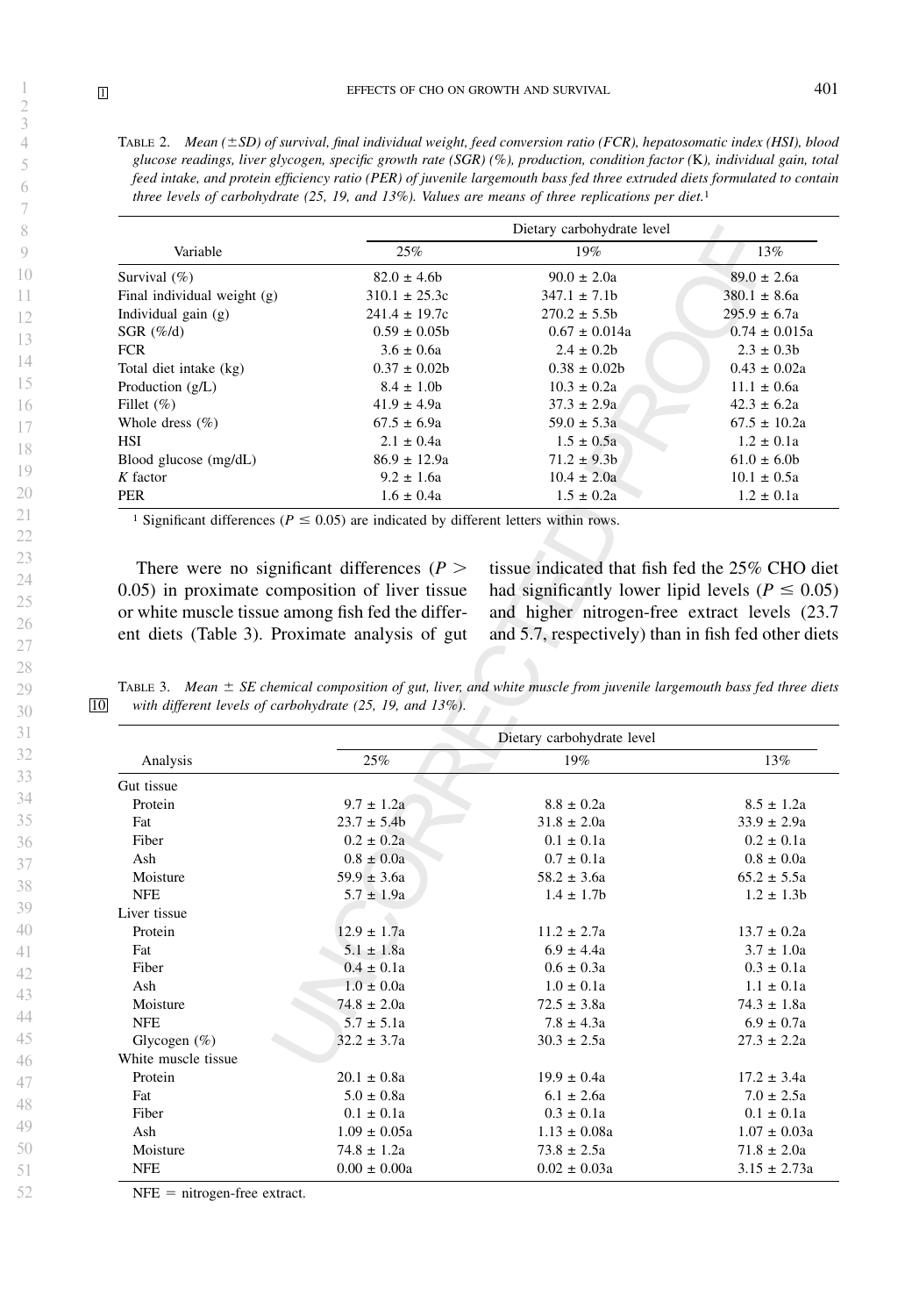$\overline{B}$  $\overline{c}$ D

 $^{23}$   $\overline{11}$  FIGURE 1. Cross sections of liver (stored in buffered formalin and stained with hematoxylin and eosin) of largemouth bass including (A) baseline fish at stocking, (B) fed a low (13%)-carbohydrate diet, (C) a medium (19%) carbohydrate diet, or (D) a high (25%)-carbohydrate diet for 148 d.

(Table 3). There was no significant difference  $(P > 0.05)$  in moisture, protein, ash, or fiber of the gut among fish fed any of the three diets. Dress-out percentages in terms of whole dressed and fillet weights (as a percentage of total body weight) did not differ significantly ( $P > 0.05$ ) among fish fed the three diets (Table 2).

Histopathological examination of livers from fish fed the three diets was used to score the degree of vacuolization of hepatic tissues  $(0 =$ normal,  $1 =$  slight,  $2 =$  mild,  $3 =$  moderate, and  $4 =$  severe). Regression of vacuolization scores on dietary CHO levels was statistically significant ( $P \le 0.05$ ) and indicated a direct and positive relationship betweenvacuolization score and dietary CHO level ( $R<sup>2</sup> = 0.57$ ).

## **Discussion**

In this study, growth performance of LMB was reduced approximately 8–9% as dietary CHO level increased from 13 to 19%. As CHO level increased to 25%, growth was reduced 18% compared to fish fed the 13% CHO diet. This same increase in dietary CHO also increased FCR by 57%. Reduced growth and feed conversion effi-47 48 49 50 51 52

ciency have been reported in a number of carnivorous species fed high levels of dietary CHO, although the ability to use dietary CHO varies considerably, even among carnivorous species (NRC 1983). Poor utilization of CHO as energy source could potentially contribute to results seen here, as feed energy levels would be functionally reduced if CHO were not well digested by the bass. However, Portz and Cyrino (2004) reported that CHO were ''highly digestible'' by LMB. Another alternative explanation of the results could be a negative impact of soybean meal on palatability of high-CHO diets, which also contain the highest levels of soybean meal (33.5%). Soybean meal has also been shown to have a negative impact on the liver. However, in a previous study, Tidwell et al. (2005) used diets containing much higher levels of soybean meal (55%) with no reductions in feed consumption and survivals  $>95\%$ .

Most carnivorous fish have dietary CHO optima below 20% (Wilson 1994). In some carnivorous species such as yellowtail and rainbow trout, CHO levels  $>20\%$  have been shown to negatively impact growth and liver structure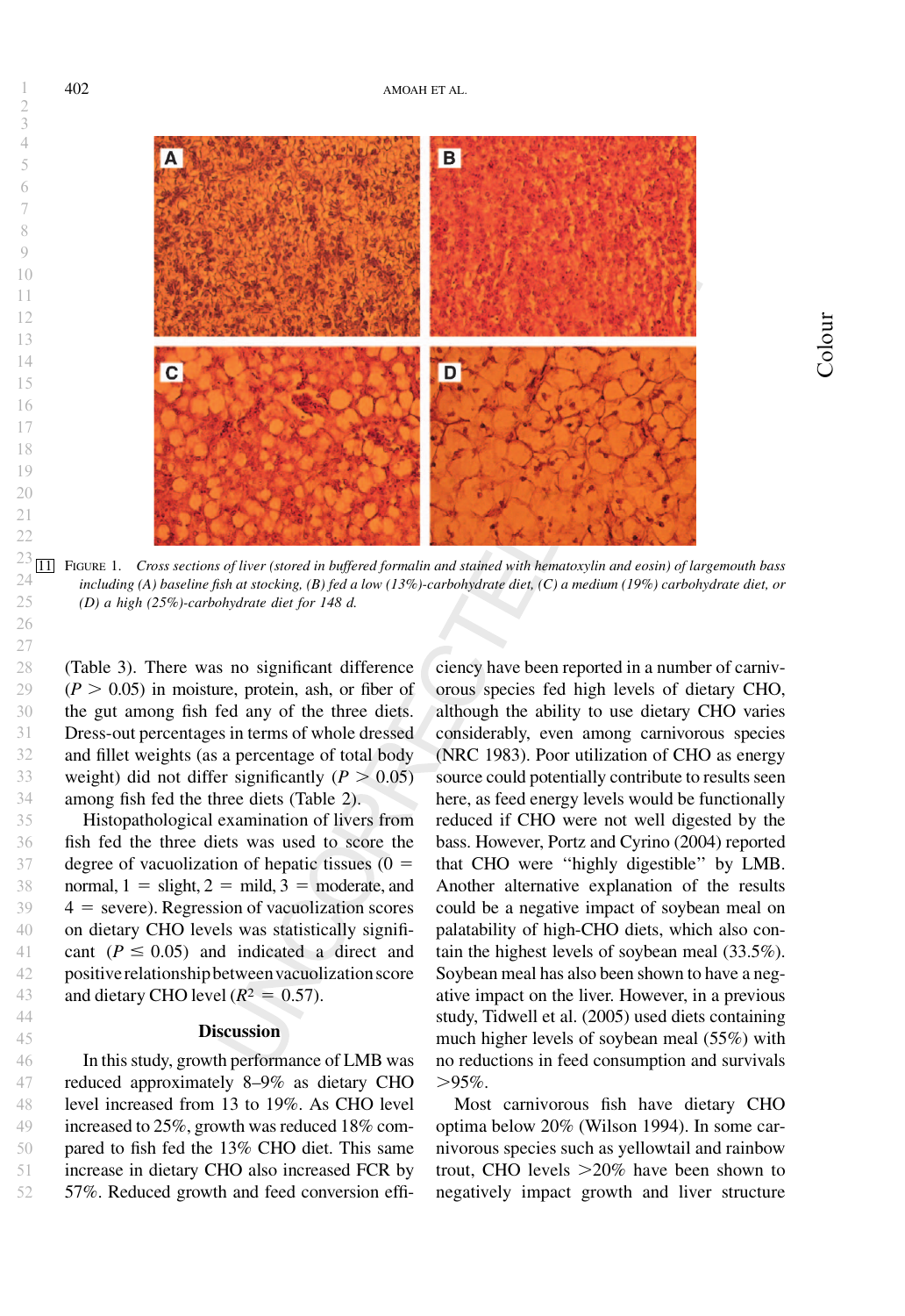2 3 4

(Shimeno et al. 1979; Hilton and Atkinson 1982). Rainbow trout have been reported to digest CHO better than other species such as Atlantic salmon, Salmo salar (Krogdahl et al. 2005), and turbot, Psetta maxima (Burel et al. 2000). Sunshine bass, Morone chrysops  $\times$ M. saxatilis, have been shown to effectively use diets with 25% dietary CHO (Webster et al. 1995), while other carnivorous species such as the red drum can be fed even higher levels of  $CHO$  ( $>38\%$ ) without adverse effects (Serrano et al. 1992). Japanese flounder, Paralichthys olivaceus, were discovered to use CHO poorly as an energy source with growth being significantly reduced when fed diets with 26% CHO and ,40% crude protein (Kikuchi and Takeuchi 2002). Increases in CHO levels above 10% were reported to result in reduced feed utilization efficiency in cod, Gadus morhua, and salmon, both obligate carnivores (Hemre et al. 1993; Helland and Grisdale-Helland 1998).

The tolerance of carnivorous fishes to dietary CHO has been shown to be influenced by age in 5 some species. Asknes et al. (1996) reported increased growth and feed efficiency in juvenile halibut, Hippoglossus hippoglossus, when dietary CHO was decreased from 27 to 3% of diet. However, Hamre et al. (2003) found no difference in growth of larger halibut fed different CHO levels, suggesting that sensitivity to dietary CHO may be greater in juveniles than in larger fish. The current study evaluated CHO tolerance of 1-yr-old LMB during second-year growth and determined that the lowest CHO level evaluated (13%) yielded the best growth. It is unknown if further decreases would be preferable or if utilization efficiencies would be different for smaller LMB juveniles. This should be evaluated.

Blood glucose levels increased as the level of dietary CHO in the diet increased. These findings agree with reports that carnivorous fish fed CHO in excess of 10% digestible CHO are less able to regulate blood glucose (Shimeno 1991; Brauge et al. 1994; Wilson 1994). Other measures to evaluate the impact of dietary CHO on LMB were less definitive. In the current study, HSI and glycogen content of the liver were not impacted by dietary CHO level. This

differs from Brauge et al. (1994) who reported that in both Atlantic salmon and rainbow trout, liver size and glycogen content increased when fish were fed diets with dietary CHO levels  $>10\%$ . In Atlantic halibut juveniles, as dietary CHO increased from 0 to 15%, HSIs increased three- to fourfold and liver glycogen concentration increased from 1 to 16% (Hamre et al. 2003). In the present study, while liver size and chemical composition did not demonstrate a clear relationship with dietary CHO, liver histology did. However, liver vacuolization scores did demonstrate a direct and positive relationship to dietary CHO level as reported by Goodwin et al. (2000). Decreased survival of fish fed the 25% CHO diet could likely represent a reduced ability to handle stress in fish fed excessive CHO levels because of reduced liver function.

## Conclusion

Dietary CHO levels below 19% increased growth and survival of LMB. Higher levels had a negative impact on liver histology, although the relationship between dietary CHO and chemical compositions of the liver was not clear. Based on these data, it would appear that LMB should be fed diets containing  $\langle 19\%$ CHO. However, this represents a problem in terms of feed manufacture and feed management as  $\geq$ 20% CHO is needed to produce a floating pellet (Lovell 1989). Future studies should evaluate species-specific diets under practical pond conditions and the acceptability of sinking pellets for LMB production.

#### Acknowledgments

The authors would like to thank Jamie Greene, Russell Neal, Noel Novelo, Kyle Schneider, William Stilwell, and David Yasharian for assistance in daily care of the culture system and data collection. Thanks to John Grizzle of Auburn University for interpreting liver slides and judging degree of vacuolization. Thanks to Rebecca Lochmann of University of Arkansas at Pine Bluff for conducting glycogen analyses on livers. This research was partially funded  $\overline{6}$ by a USDA/CREES grant (KYX-80-91-04A) to Kentucky State University (KSU). Additional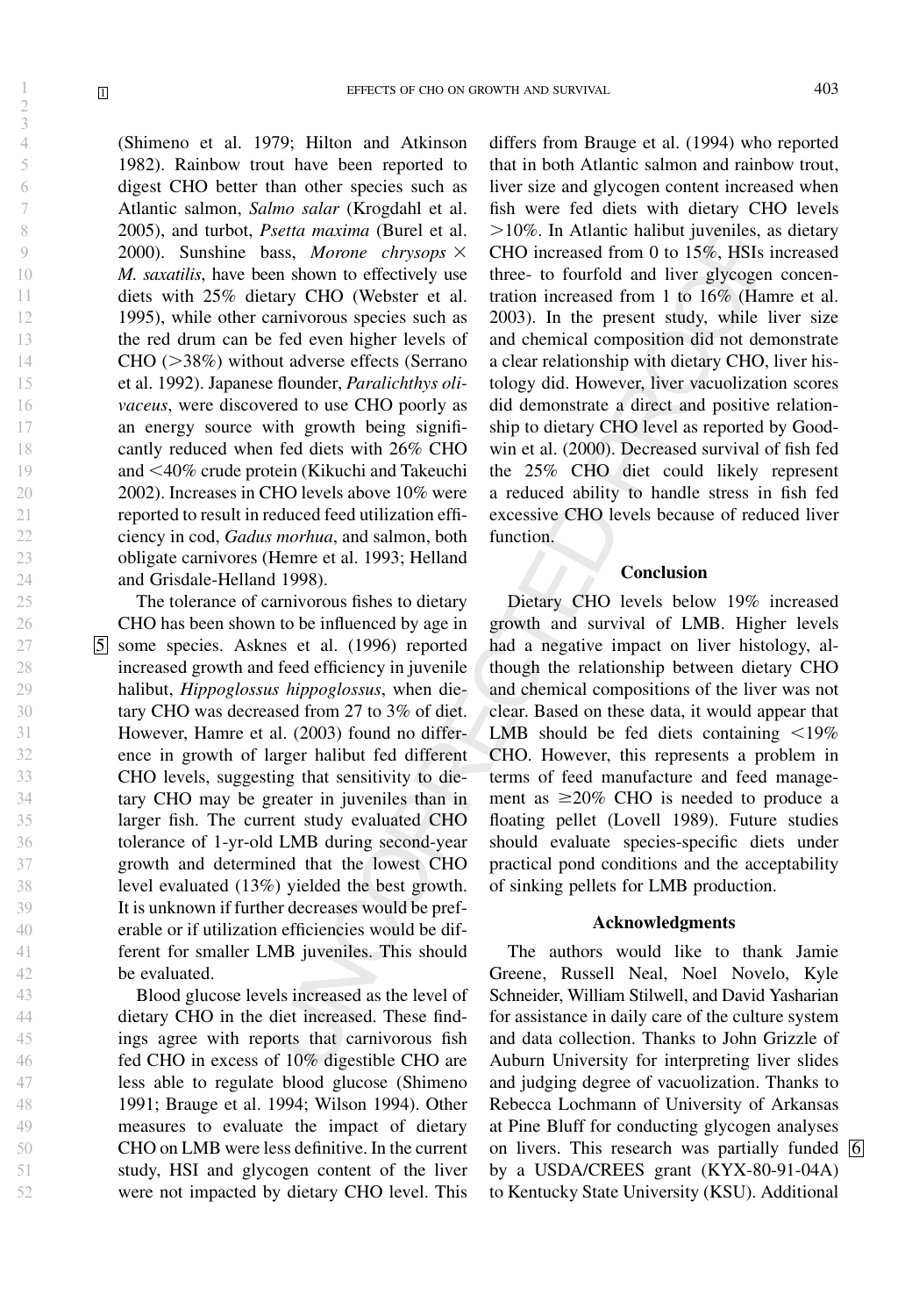support was provided by Kentucky's Regional University Trust Fund to the Division of Aquaculture as KSU's Program of Distinction.

## Literature Cited

- Ashley, K. R. 1974. Commercial diets for largemouth bass. Master's thesis. Colorado State University, Fort Collins, Colorado, USA.
- Asknes, A., T. Hjertnes, and J. Opstvedt. 1996. Effect of dietary protein level on growth and carcass composition in Atlantic halibut (Hippoglossus hippoglossus, L.). Aquaculture 145:225–233.
- Berger, A. and J. E. Halver. 1987. Effect of dietary protein, lipid and carbohydrate content on the growth, feed efficiency and carcass composition of striped bass, Morone saxatilis (Walbaum), fingerlings. Aquaculture and Fisheries Management 18:345–356.
- Boyd, C. E. 1979. Water quality in warmwater fish ponds. Auburn University, Agricultural Experiment Station, Auburn, Alabama, USA.
- Brauge, C., F. Medale, and G. Corraze. 1994. Effects of dietary carbohydrate on growth, body composition and glycaemia in rainbow trout, Oncorhynchus mykiss, reared in seawater. Aquaculture 123:109–120.
- Burel, C., T. Boujard, F. Tulli, and S. J. Kaushik. 2000. Digestibility of extruded peas, extruded lupin, and rapeseed meal in rainbow trout (Oncorhynchus mykiss) and turbot (Psetta maxima). Aquaculture 188:285–298.
- Furuichi, M. and Y. Yone. 1982. Availability of carbohydrate in nutrition of carp and red sea bream. Bulletin of the Japanese Society at Scientific Fisheries 48:945–948.
- Garling, D. L. and R. P. Wilson. 1977. Effect of dietary carbohydrate to lipid ratio on growth and body composition of fingerling channel catfish. Progressive Fish-Culturist 39:43–47.
- Goodwin, A. E., D. M. Tieman, R. T. Lochmann, and A. J. Mitchell. 2000. Massive hepatic necrosis and nodular regeneration in largemouth bass fed feeds high in available carbohydrate. Journal of the World Aquaculture Society 33(4):466–477.
- Hamre, K., A. Øfsti, T. Næss, R. Nortvedt, and J. C. Holm. 2003. Macronutrient composition of formulated diets for Atlantic halibut (Hippoglossus hippoglossus, L.) juveniles. Aquaculture 227:233–244.
- Hassid, W. Z. and S. Abraham. 1957. Chemical procedure for analysis of polysaccharides. Pages 34–37 in S.P. Colowick and N. O. Kaplan, editors. Methods of enzymology, volume 3. Academic Press, New York, New York, USA. 42 43 44 45
- Heidinger, R. C. 2000. A white paper on the status and needs of largemouth bass culture in the north central region. North Central Regional Aquaculture Center, East Lansing, Michigan, USA. 46 48
- Helland, B. and S. J. Grisdale-Helland. 1998. Growth, feed utilization and body composition of juvenile Atlantic halibut (Hippoglossus hippoglossus) fed diets differing in the ratio between macronutrients. Aquaculture 166:49–56. 49 50 51 52
- Hemre, G. I., Ø. Lie, and A. Sundby. 1993. Dietary carbohydrate utilization in cod (Gadus morhua): metabolic responses to feeding and fasting. Fish Physiology and Biochemistry 10:455–463.
- Hemre, G. I., T. P. Mommsen, and A. Krogdahl. 2002. Carbohydrates in fish nutrition: effects of growth, glucose metabolism and hepatic enzymes. Aquaculture Nutrition 8:175–194.
- Hilton, J. W. and J. L. Atkinson. 1982. Response of rainbow trout (Salmo gairdneri) to increased levels of available carbohydrate in practical trout diets. British Journal of Nutrition 47:597–607.
- Kikuchi, K. and T. Takeuchi. 2002. Japanese flounder, Paralichthys olivareas. Pages 113–120 in C. D. Webster and C. E. Lim, editors. Nutrient requirements and feeding of finfish for aquaculture. CABI Publishing, New York, New York, USA.
- Krogdahl, A., G. I. Hemre, and T. P. Mommsen. 2005. Carbohydrates in fish nutrition: digestion and absorption in postlarval stages. Aquaculture Nutrition 11: 103–122.
- Lovell, R. T. 1989. Nutrition and feeding of fish. Van Nostrand Reinhold, New York, New York, USA.
- Millikin, M. R. 1983. Interactive effects of dietary protein and lipid on growth and protein utilization of age-0 striped bass. Transactions of the American Fisheries Society 112:185–193.
- Nematipour, G. R. and D. M. Gatlin. 1993. Requirement of hybrid striped bass for dietary (n-3) highly unsaturated fatty acids. Journal of Nutrition 123:744–753.
- NRC (National Research Council). 1993. Nutrient requirements of fish. National Academy Press, Washington, D.C., USA.
- Portz, L. and J. E. P. Cyrino. 2004. Digestibility of nutrients and amino acids of different protein sources in practical diets by largemouth bass, Micropterus salmoides (Lacepide, 1802). Aquaculture Research 35:312–320.
- Robaina, L., M. S. Izquierdo, F. J. Moyano, J. Socorro, M. Vergara, D. Montero, and H. Fernandez-Palacios. 1995. Soybean and lupin seed meals as protein sources in diets for gilthead seabream (Sparus aurata): nutritional and histological implications. Aquaculture 130:219–235.
- Serrano, J. A., G. R. Nematipour, and D. M. Gatlin, III. 1992. Dietary protein requirement of the red drum (Sciaenops ocellatus) and relative use of dietary carbohydrate and lipid. Aquaculture 101:283–291.
- Shimeno, S. 1991. Yellowtail, Seriola quinqueradiata. Pages 181–192 in R. P. Wilson, editor. Handbook of nutrient requirements of finfish. CRC Press, Boca Raton, Florida, USA.
- Shimeno, M. A. and T. P. Mommsen. 1991. Effects of nutritional state on in vivo lipid and carbohydrate metabolism of Coho salmon, Oncorhynchus kisutch. General Comparative Endocrinology 81:473–483.
- Shimeno, S., H. Hosokwa, and M. Takeda. 1979. The importance of carbohydrate in the diet of a carnivorous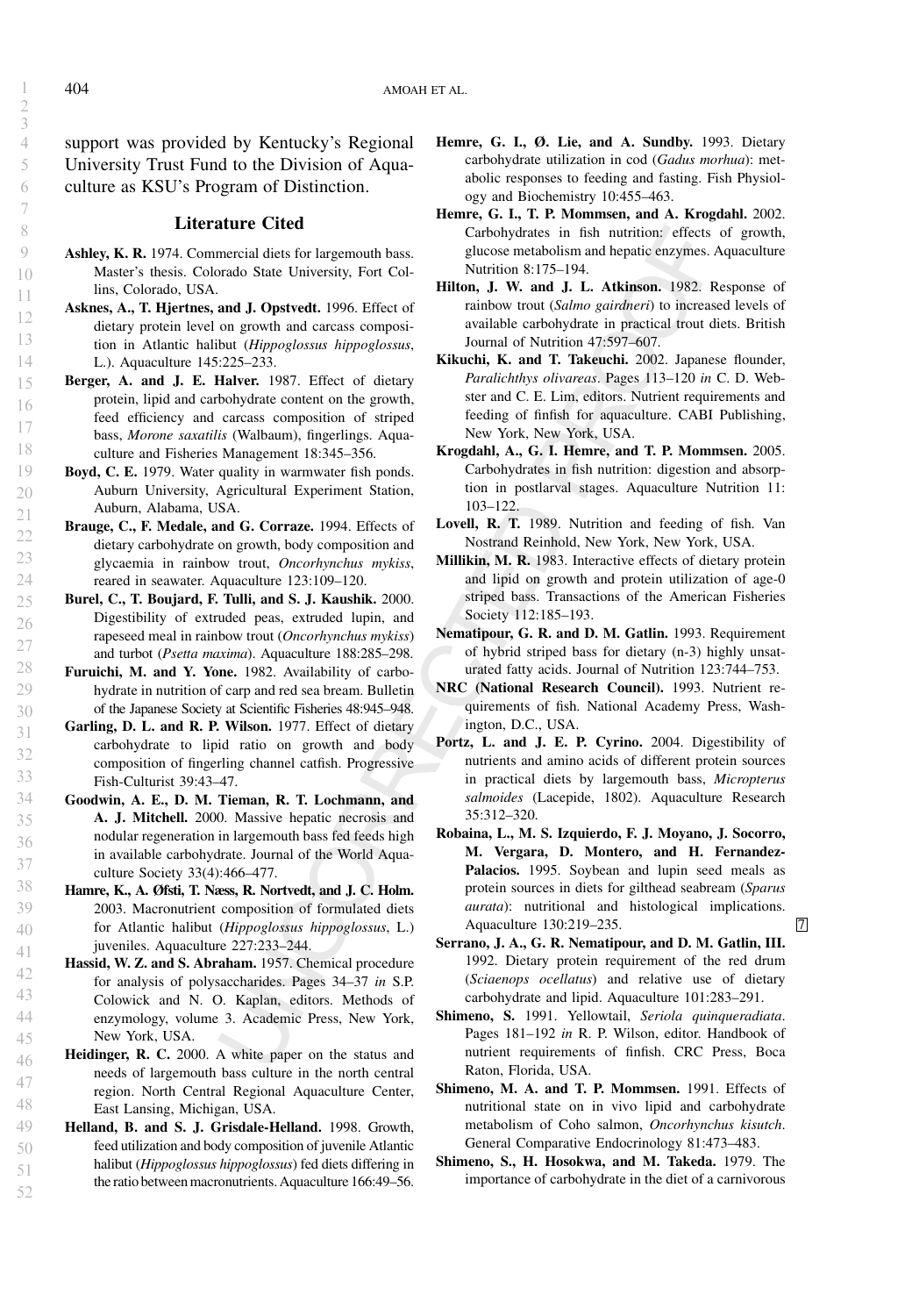fish. Pages 127–143 in J. E. Halver and K. Tiews, editors. Finfish nutrition and fish feed technology, volume 1. Heeneman Gmbh, Berlin, West Germany.

- Snedecor, G. W. and W. G. Cochran. 1980. Statistical methods. Iowa State University Press, Ames, Iowa, USA.
- Steel, R. G. D. and J. H. Torrie. 1980. Principles and procedures of statistics: a biometrical approach, 2nd 8 edition. McGraw-Hill Book Company.
	- Tidwell, J. H., S. D. Coyle, and C. D. Webster. 2002. Centrarchids: largemouth bass, Micropterus salmoides. Pages 374–380 in C. D.. Webster and C. E. Lim, editors. Nutrient requirements and feeding of finfish for aquaculture. CABI Publishing, New York, New York, USA.
	- Tidwell, J. H., S. D. Coyle, L. A. Bright, A. VanArnum, and D. Yasharian. 2003. Effect of water temperature on growth, survival, and biochemical composition of largemouth bass Micropterus salmoides. Journal of the World Aquaculture Society 34:175–183.
	- Tidwell, J. H., S. D. Coyle, L. A. Bright, and D. Yasharian. 2005. Evaluation of plant and animal

source proteins for replacement of fish meal in practical diets for the largemouth bass, Micropterus salmoides. Journal of the World Aquaculture Society 36:454–463.

- Vielma, J., J. Koskela, K. Ruohonen, I. Jokinen, and J. Kettunen. 2003. Optimal diet composition for European whitefish (Coregonus lavaretus): carbohydrate stress and immune parameter responses. Aquaculture 225:3–16.
- Webster, C. D. and L. Lim. 2002. Introduction to fish nutrition. Pages 1–27 in C. D. Webster and C. E. Lim, editors. Nutrient requirements and feeding of fish for aquaculture. CABI Publishing, New York, New York, USA.
- Webster, C. D., L. G. Tiu, J. H. Tidwell, P. Van Wyke, and R. D. Howerton. 1995. Effects of dietary protein and lipid levels on growth and body composition of sunshine bass (Morone chrysops  $\times$  M. saxatilis) reared in cages. Aquaculture 131:291–301.
- Wilson, R. P. 1994. Utilization of dietary carbohydrate by fish. Aquaculture 124:67–80.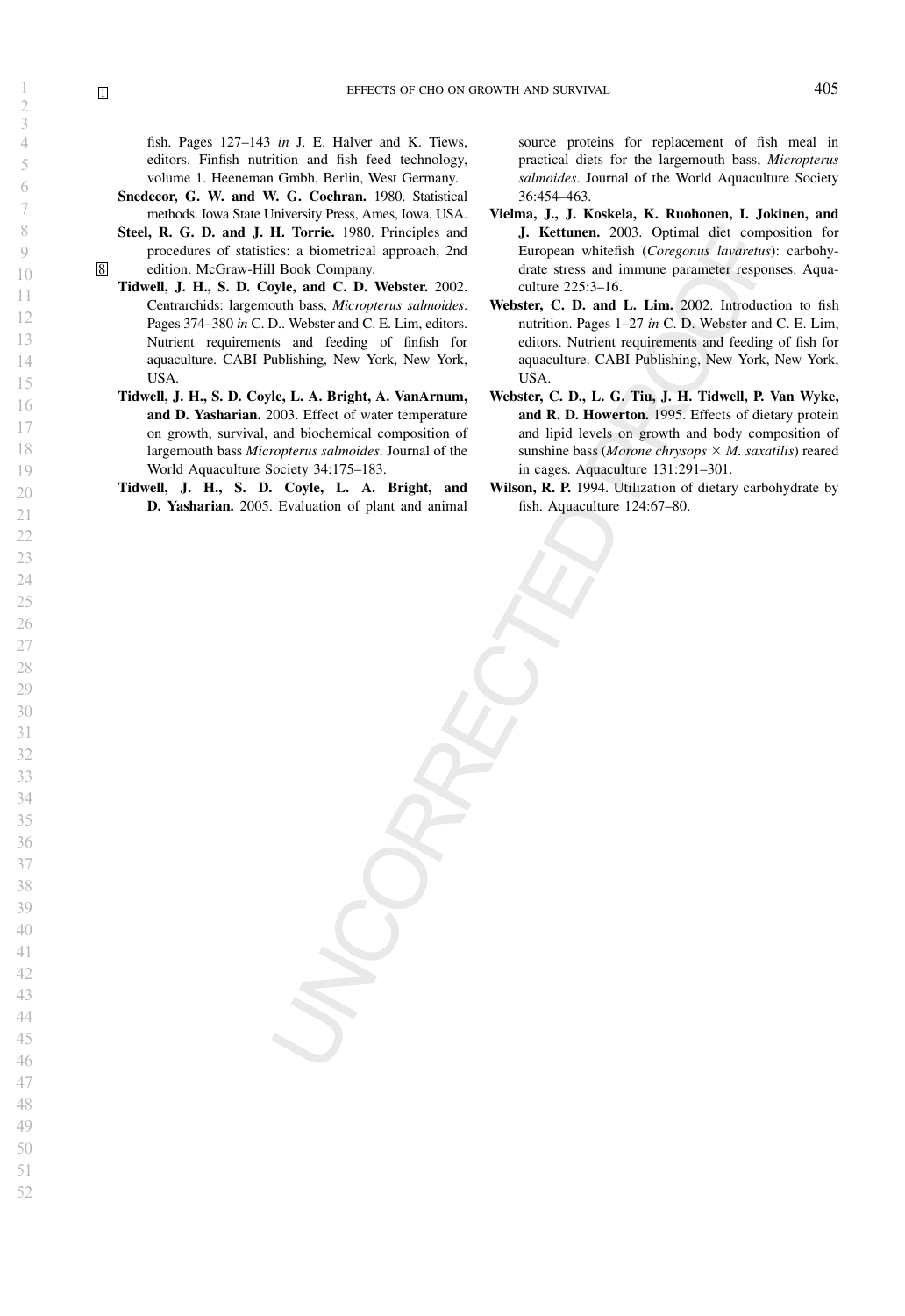# Journal: Journal of the World Aquaculture Society Article : jwas\_168

Dear Author,

During the copy-editing of your paper, the following queries arose. Please respond to these by marking up your proofs with the necessary changes/additions. Please write your answers on the query sheet if there is insufficient space on the page proofs. Please write clearly and follow the conventions shown on the attached corrections sheet. If returning the proof by fax do not write too close to the paper's edge. Please remember that illegible mark-ups may delay publication.

Many thanks for your assistance.

| Query<br>No.   | Query                                                                                                                                                           | Remark |
|----------------|-----------------------------------------------------------------------------------------------------------------------------------------------------------------|--------|
| 1              | Please check the short title introduced.                                                                                                                        |        |
| $\overline{2}$ | Please provide the department, university, city, state, ZIP<br>code, and country name for all the authors in the affiliation<br>line.                           |        |
| 3              | Please clarify if the spelling of "Seriola quinqueradradiata" in<br>the sentence "However, negative impacts of " can be<br>changed to "Seriola quinqueradiata." |        |
| $\overline{4}$ | Please note the spelling of the author "Steele" in "Steele and<br>Torrie (1980)" has been changed to "Steel" as per the list.<br>Please check.                  |        |
| 5              | Please note the spelling of the author "Aksnes" in "Aksnes"<br>et al. (1996)" has been changed to "Asknes" as per the list.<br>Please check.                    |        |
| 6              | Please spell out "USDA/CREES" in the sentence "This<br>research was partially funded "                                                                          |        |
| 7              | Please note that "Robaina et al. (1995)" is listed but not cited.<br>Please provide an in-text citation or delete it from the list.                             |        |
| 8              | Please provide the location of the publisher for "Steel and<br>Torrie (1980)."                                                                                  |        |
| 9              | Please spell out "CMC" in "Table 1." Also note that<br>"Table 1" and "Figure 1" are not cited. Please provide<br>appropriate citations.                         |        |
| 10             | Please provide the significance of the different online letters<br>in "Table 3."                                                                                |        |